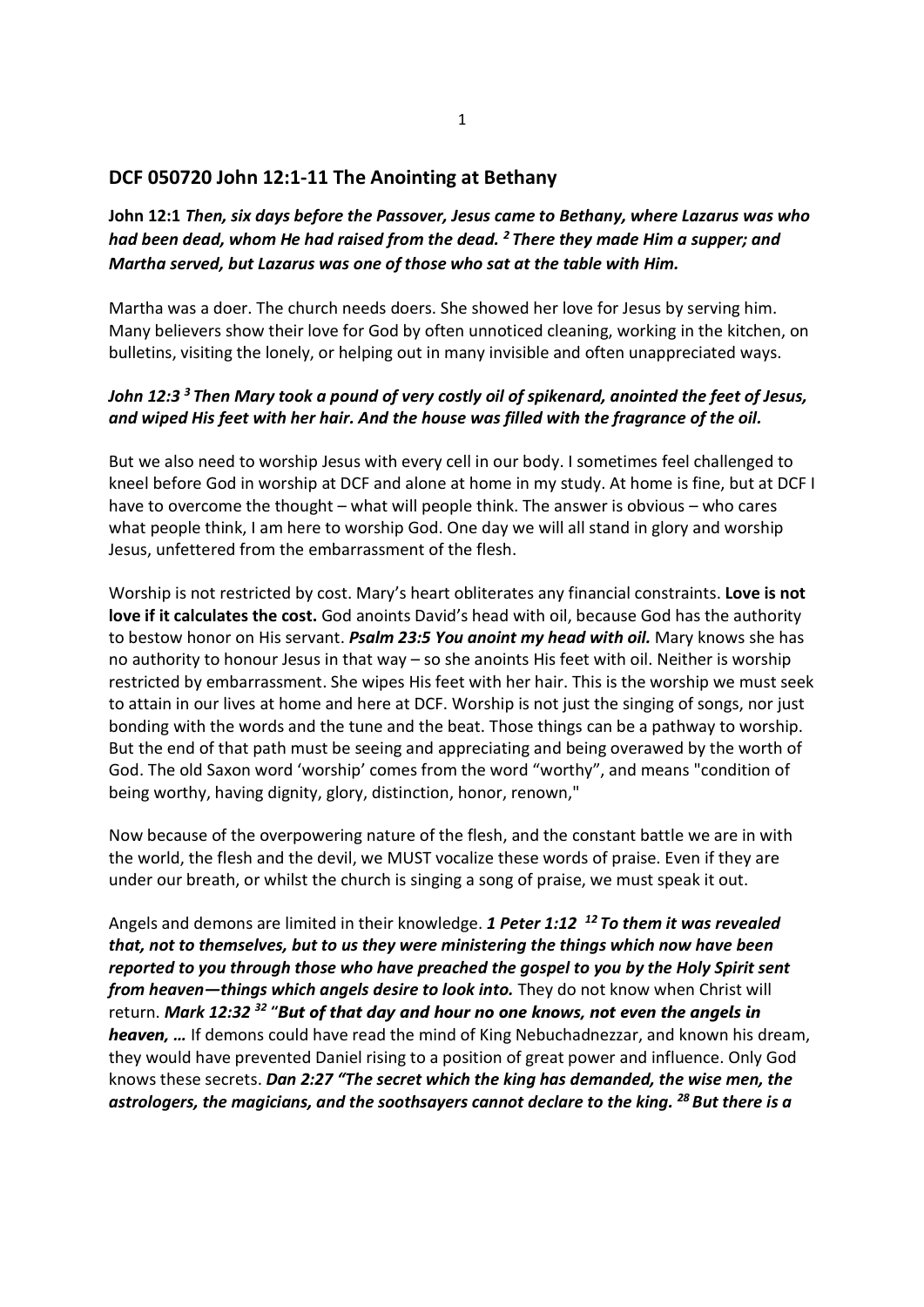God in heaven who reveals secrets. So, our worship, is part of our warfare to terrorize demons. Your worship MUST be visible and audible.

Tell God you are sorry. Thank God for His patience and love to You. Praise God for the evidence of His Spirit in your life. Come and place your burdens in the lap of the Father with 'Can you fix this please'.

Now the result of this worship is that it overflows to others. The house was filled with the fragrance of the oil. Have we got this? Mary's one simple act of unfettered love for Jesus, filled the whole house. Our sense of smell is undervalued. We have words for people who cannot see or hear or speak – but what about people who cannot smell? They have anosmia and are called anosmic. Your unfettered, unpretentious, totally surrendered worship of Jesus, will fill this church with the fragrance of God.

#### John 12:4<sup>4</sup> But one of His disciples, Judas Iscariot, Simon's son, who would betray Him, said, <sup>5</sup> "Why was this fragrant oil not sold for three hundred denarii and given to the poor?"

A denarius was about a day's wage for an unskilled laborer. So, this was a year's wages. What do we do with our money? Compared to many people in the world we are very, very rich.

| DEI YOUIL III IIIIO ZUTO |                    |                                  |                      |                                  |
|--------------------------|--------------------|----------------------------------|----------------------|----------------------------------|
| Ranking                  | Country            | Median wealth<br>per adult (USD) | Country              | Average wealth<br>per adult (USD |
|                          | Australia          | 191,453                          | Switzerland          | 530,240                          |
| $\overline{c}$           | Switzerland        | 183,339                          | Australia            | 411,060                          |
| 3                        | <b>Belgium</b>     | 163,429                          | <b>United States</b> | 403,970                          |
| 4                        | <b>Netherlands</b> | 114,935                          | <b>Belgium</b>       | 313,050                          |
| 5                        | Canada             | 106,342                          | Norway               | 291,100                          |
| 6                        | France             | 106,327                          | New Zealand          | 289,807                          |
| 7                        | Japan              | 103,861                          | Canada               | 288,260                          |
| 8                        | UK                 | 97,169                           | <b>Denmark</b>       | 286,710                          |
| 9                        | Singapore          | 91,656                           | Singapore            | 283,120                          |
| 10                       | Spain              | 87,188                           | France               | 280,580                          |

Table 1: Top 10 major economies with the highest median and average wealth per adult in mid 2018

We are given finances to stay alive and serve God in our community. We use our money to provide food, shelter, healthy habits, opportunities to witness to the community and family, children's needs like education and bonding with good friends. Our aim is to build the kingdom of God. Our first priority is ministry in the family. 1 Tim 5:8 <sup>8</sup> But if anyone does not provide for his own, and especially for those of his household, he has denied the faith and is worse than an unbeliever.

Our second priority is the local church. Gal 6:10  $^{10}$  Therefore, as we have opportunity, let us do good to all, especially to those who are of the household of faith. Every community needs a church to witness.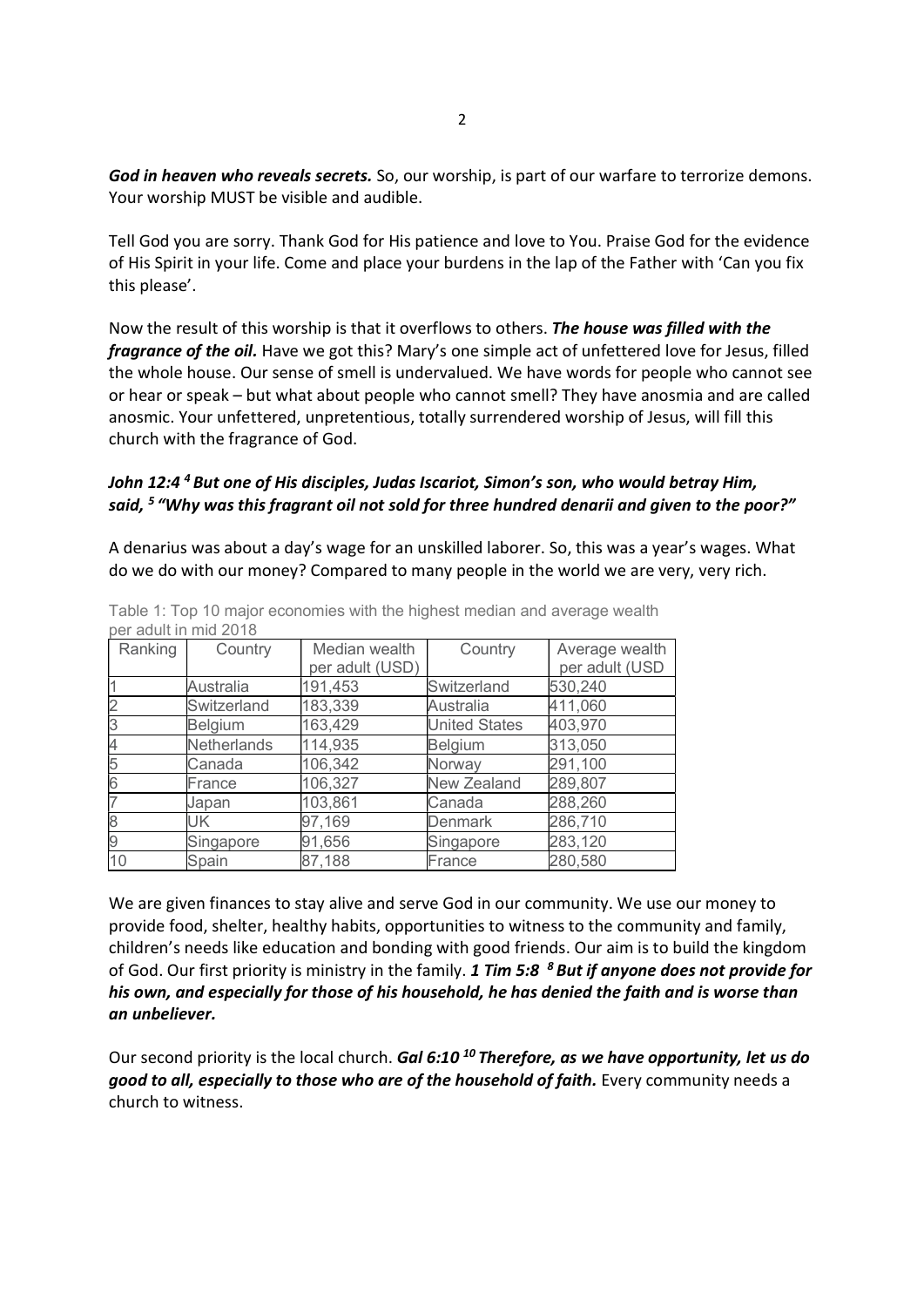The third priority is believers who need help throughout the world. Matt 25:40 <sup>40</sup> And the King will answer and say to them, 'Assuredly, I say to you, inasmuch as you did it to one of the least of these My brethren, you did it to Me.' There are millions of believers who need financial help in this world. Our generosity should not surrender that priority to unbelievers. Jesus exemplifies that in His prayer in John 17:9<sup>9</sup> "I pray for them. I do not pray for the world but for those whom You have given Me, for they are Yours. If unbelievers see Christians getting help from people they do not even know, they may question their own lack of faith. In addition to this we need to actively support every overtly Christian business institution that unashamedly honors the name of Jesus, and boycott businesses that are promoting anti-Christian values. We must not be a part of providing finance that generates and promotes evil. E.g. Asics, Qantas.

# John 12:6<sup>6</sup> This he said, not that he cared for the poor, but because he was a thief, and had the money box; and he used to take what was put in it.

If we ask 'what is the problem with stealing?', it is too easy to answer that it upsets other people to lose property. But it goes deeper. One root cause of theft is covetousness. It is the 10<sup>th</sup> commandment in *Ex 20:17 You shall not covet...* So, covetousness stems from ingratitude for the things and life that God has given you. Thankfulness, gratitude and praise can close the door to stealing and grumpiness.

But notice something here that is vital to our warfare. In our daily walk, while continuously putting to death the deeds of the flesh with thankfulness, gratitude and praise, we are also actively doing warfare. Any move you humbly make towards God is an active attack on satan.

Another door to theft is laziness and the cure is generosity. Eph 4:28  $^{28}$  Let him who stole steal no longer, but rather let him labor, working with his hands what is good, that he may have something to give him who has need. So, believers have to assume responsibility for their own financial situation, by working hard and resisting worldly goals.

Why did Judas steal from the money box? He obviously, saw possessions rather than Jesus as the key to happiness and success. Perhaps he saw the balance in his bank account as more important than the ministry of the apostles. We cannot love the world and stay true to God. 1 John 2:15  $^{15}$  Do not love the world or the things in the world. If anyone loves the world, the love of the Father is not in him. <sup>16</sup> For all that is in the world—the lust of the flesh, the lust of the eyes, and the pride of life—is not of the Father but is of the world.  $^{17}$  And the world is passing away, and the lust of it; but he who does the will of God abides forever. Judas was blind to what was right in front of his eyes. He saw Mary worship Jesus, and he missed the beauty and fragrance of that worship. Our heart has to be right with God to see what He wants to show us.

Our walk with God is a delicate balance. We do need to work and provide for our family and the church, but we must also trust God to provide for all our needs. Phil 4:19<sup>19</sup> And my God shall supply all your need according to His riches in glory by Christ Jesus.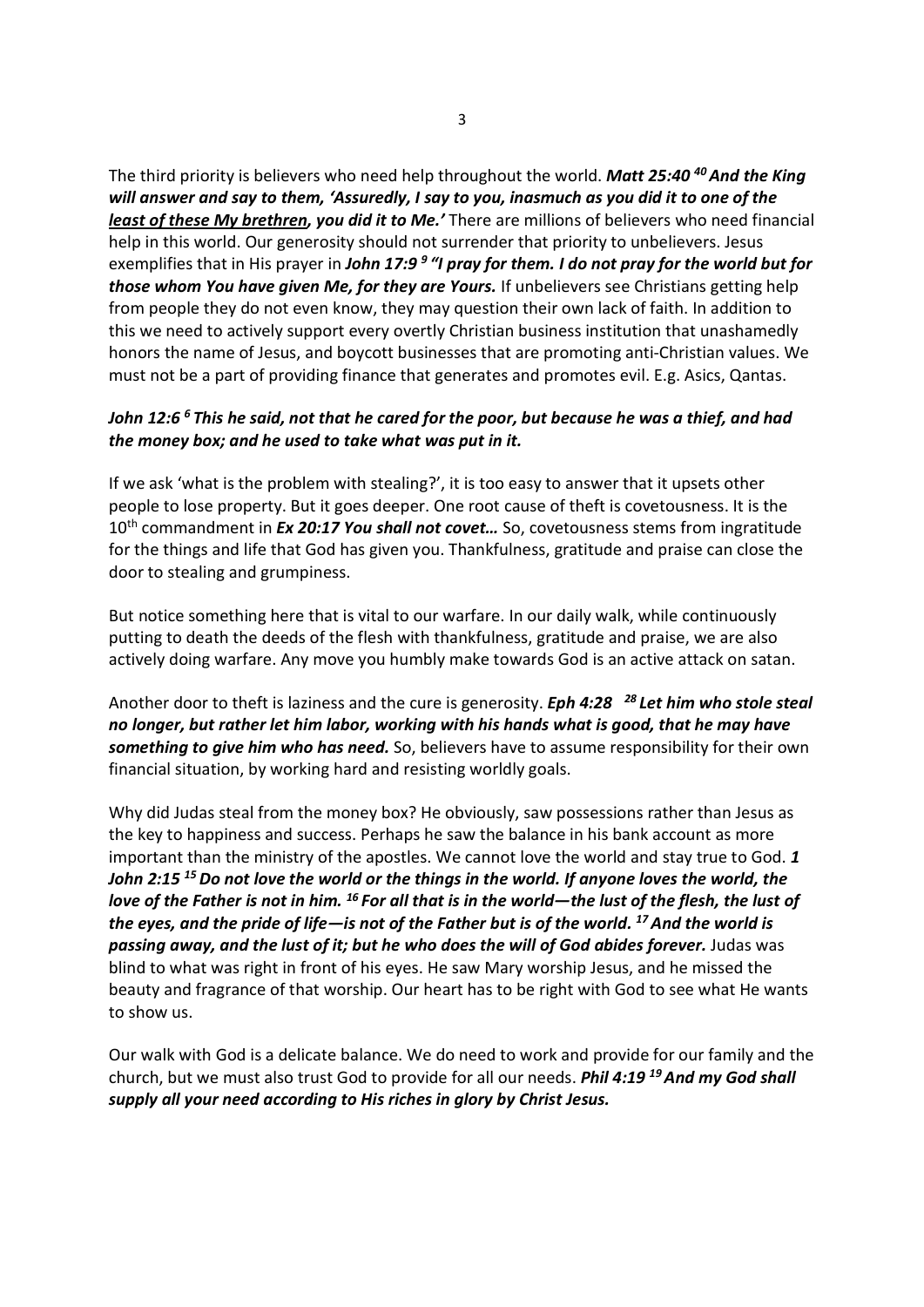Again, there is a need for spiritual insight to walk a balanced life. Judas may have seen his role as a disciple opened up the opportunity for financial gain. There are some businesses who may take the opportunity to label themselves "Christian", as a chance to make money. Paul warns Timothy of such people. 1 Tim 6:3<sup>3</sup> If anyone teaches otherwise and does not consent to wholesome words, even the words of our Lord Jesus Christ, and to the doctrine which accords with godliness, <sup>4</sup>he is proud, knowing nothing, but is obsessed with disputes and arguments over words, from which come envy, strife, reviling, evil suspicions,  $<sup>5</sup>$  useless</sup> wranglings of men of corrupt minds and destitute of the truth, who suppose that godliness is a means of gain. From such withdraw yourself.

Temptation often comes through positions in which our skills have placed us. So, people in positions of power, are tempted to abuse their power and take advantage of those under them. People with talents and gifts may become proud of their skills. Judas, obviously had skills with money – but it was a door to stealing. You see this trap countered by Jesus when He washes the disciple's feet.

In our battle with the flesh, this can seem like an ongoing struggle, because on the one hand we want to use our gifts from God for His glory, and on the other hand, satan uses those very same skills to tempt us. In 2 Cor 12:7 Paul talks of a messenger from satan, as a thorn in the flesh.  $<sup>7</sup>$  And lest I should be exalted above measure by the abundance of the revelations, a thorn in</sup> the flesh was given to me, a messenger of Satan to buffet me, lest I be exalted above measure. <sup>8</sup> Concerning this thing I pleaded with the Lord three times that it might depart from me. <sup>9</sup> And He said to me, "My grace is sufficient for you, for My strength is made perfect in weakness."

Sometimes these battles are not quickly removed, because it is in the constant battle that we learn to turn to God for help. So, as we battle with pride, idolatry, lust, hurts, unforgiveness, unthankfullness, grumpiness, covetousness, sloth, disobedience, loneliness, sickness or whatever, it is often in the constant and repeated awareness of our failure and weakness that we understand the patience and forgiveness and mercy of our heavenly Father.

# John 12:7<sup>7</sup> But Jesus said, "Let her alone; she has kept this for the day of My burial.  $8$  For the poor you have with you always, but Me you do not have always."

The priority in our life is Jesus. Too many charities have surrendered to political correctness and edited out the name 'Jesus' from their handouts. 'Jesus' is commonly used as a swear word in our community, but treat it with reverence and some people can become quite defensive. Our focus is summed up in the line 'Thy kingdom come'. Not my kingdom – but God's kingdom.

In Luke 10:39 Luke points out that Mary was a listener. ... she had a sister Mary, who sat at Jesus' feet and heard His word. We must listen to God. Just as a friendship between two people is stunted if one person talks 99% of the time, so too, our relationship with God demands that we listen. John 10:27 My sheep hear My voice, and I know them, and they follow Me. Our exercise in listening to God is critical in being known and following His example.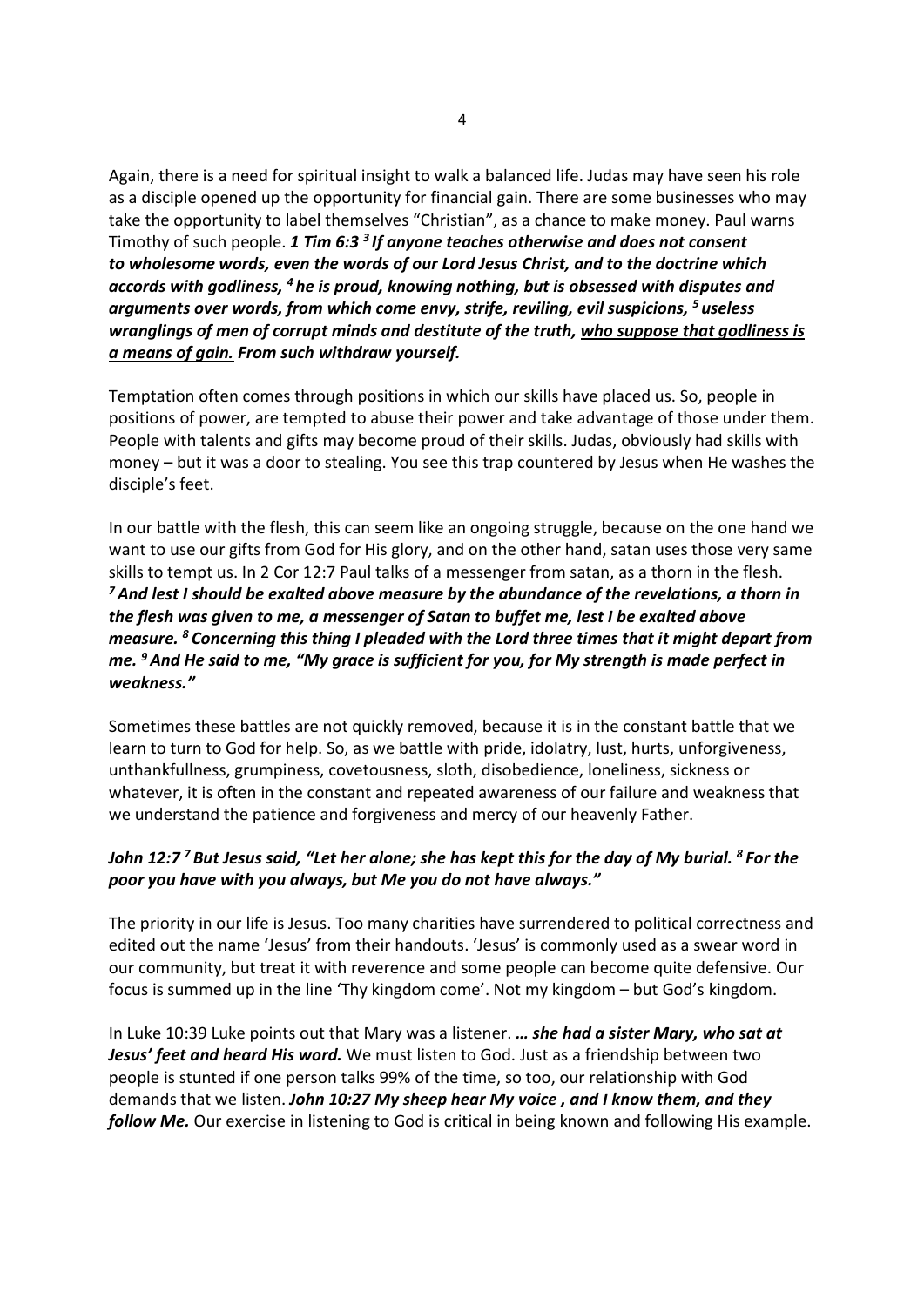You would think that the one who does the talking is the one who is 'known'. But it is the one who does the listening who is known. Why? Because the eyes of the listener show the movement of the heart when they take in the heart of the one who speaks. It is worth repeating that when I began reading through the Bible, one of my huge discoveries was that Isaiah through to Malachi, expose the heart of God. When you see the heart of God, He knows you.

Shortly after this Judas betrays Jesus. He did not take the rebuke well. His pride said – 'I have a good point – a year's salary CAN help the poor. Judas missed the heart of Jesus completely. Mark 14:8 suggests that Mary anticipated the anointing of Jesus for burial. <sup>8</sup> She has done what she could. She has come beforehand to anoint My body for burial. She had heard the heart of Jesus.

# The Plot to Kill Lazarus

# John 12:9<sup>9</sup> Now a great many of the Jews knew that He was there; and they came, not for Jesus' sake only, but that they might also see Lazarus, whom He had raised from the dead. <sup>10</sup> But the chief priests plotted to put Lazarus to death also, <sup>11</sup> because on account of him many of the Jews went away and believed in Jesus.

Bethany was only 4 km away from Jerusalem. The witness of Lazarus turned many hearts to believe in Jesus. But it also revealed the utter wickedness of the chief priests. Pride had blocked repentance from their heart, so much that they wanted to kill Lazarus. No thought or compassion was given to his family and friends who had already suffered days of grief, and then great joy. Lazarus was completely innocent – but evil takes no account of that.

All of this happens on the Saturday, before the crucifixion of Jesus. John 12:12 starts on the Sunday. The crowds are poring into the city and people are being swayed by satan working through the crowds. He has often used madness and rage in crowds to produce evil.

In the face of such evil we read many of the Jews went away and believed in Jesus. Where there is evil, we must have no part in it. If we are with children or those who are weak in the faith, we need to remove them from such influences.

So, we pray to be doers and listeners. We pray for wisdom and generosity to spend our money for God's kingdom. We pray for an alertness to warfare and a boldness to bind the enemy. We pray for a perseverance in our warfare and a wisdom to see the grace of God in the midst of our trials. And we pray for those under our covering, that we will know how to shield them from the evil in this world.

Final Hymn: Such Love